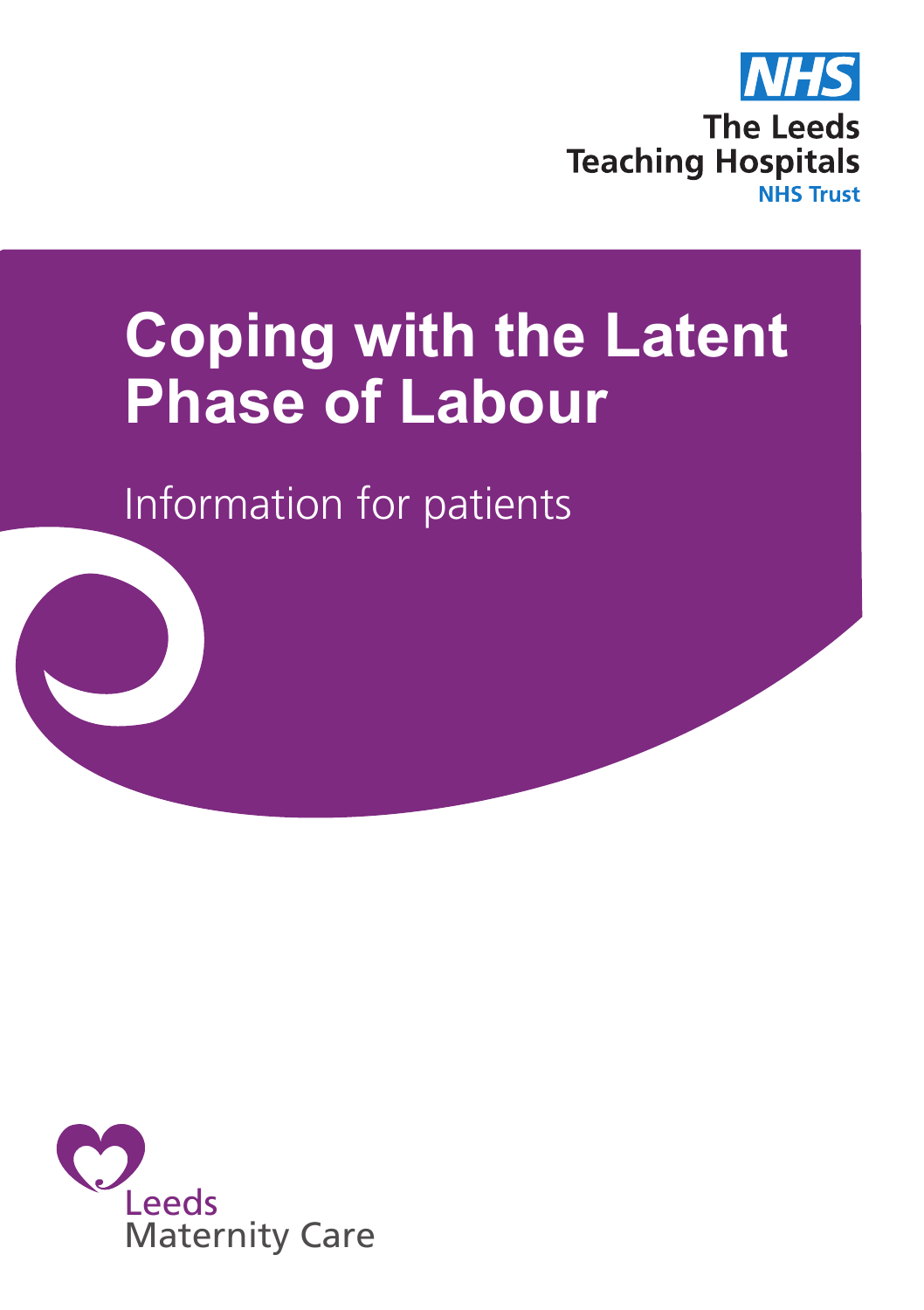This information leaflet explains the 'Latent phase of labour' as well as advising when to seek advice and helpful coping mechanisms.

# **What is the 'latent' phase of labour?**

Before established (active) labour begins the **cervix** (neck of the womb) is **firm, long and closed**. During the latent phase of labour this starts to **soften, thin out and dilate** (open up).

Many will experience contractions that are **irregular, short lasting** and **mild** in strength. When labour is establishing most people will experience contractions that are stronger, longer lasting (lasting 40 seconds or more) regular and are opening (dilating) the cervix.

The latent phase of labour can **last several days** before established labour starts. This is normal. Some women experience **'period' type** cramps and backache and some will experience **short periods of contractions** lasting a few hours, which can stop and start up again the following day.

**Remember, the latent phase of labour can last a long time, especially for first time mums, a 'start-stop' pattern of contractions is common in the latent phase. Research evidence suggests that staying calm and being relaxed at home during the latent phase is linked with fewer childbirth interventions.**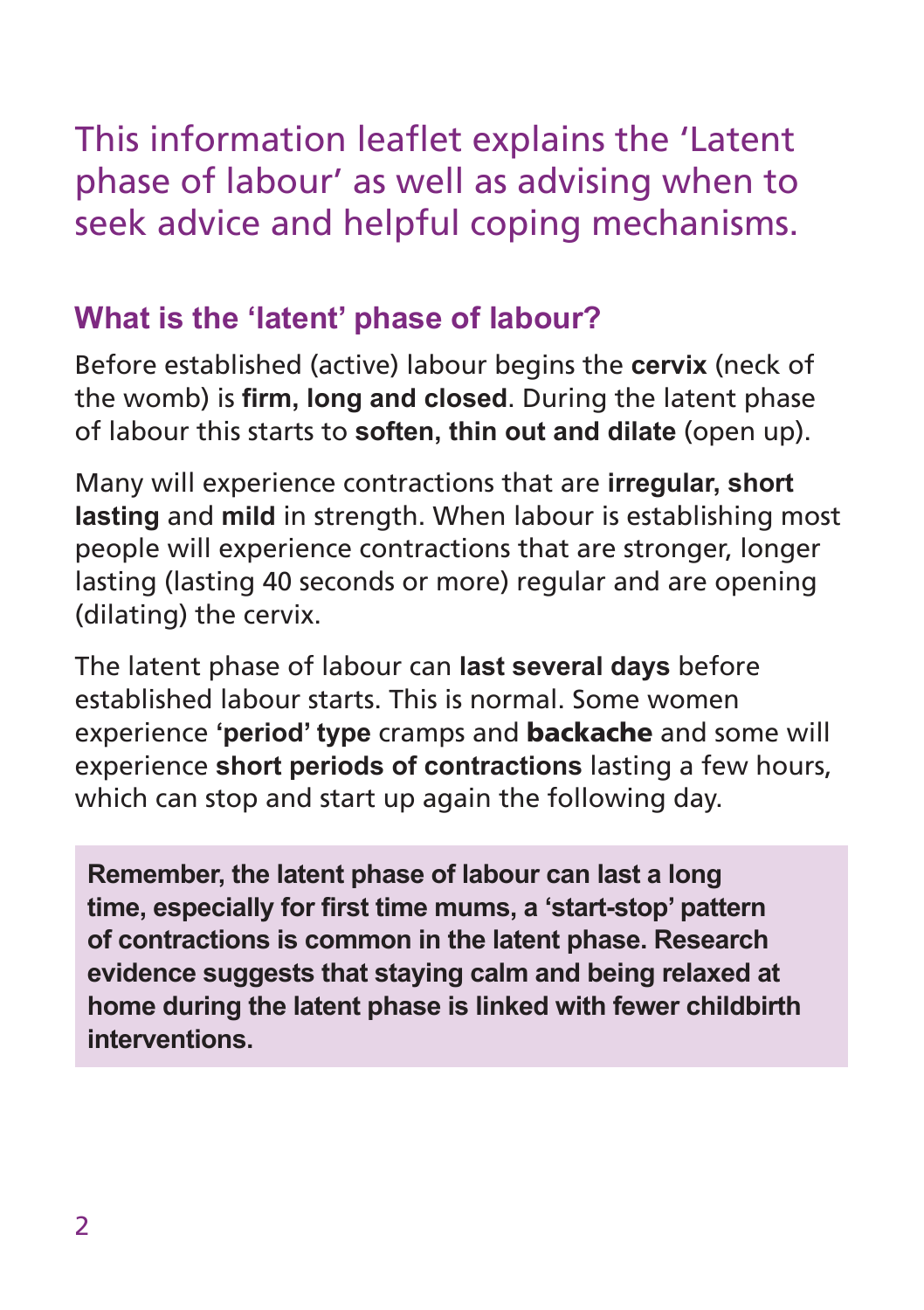# **Coping strategies for the latent phase of labour**

Find something to **distract yourself** from the contractions, something that you would do normally to **help you feel relaxed**. This might include:

- Going out for a walk
- Breathing in gently and sighing out slowly through each contraction
- Taking a nap
- Having a warm bath or shower
- Listening to a playlist of your favourite music or watching a DVD
- Try sitting on your gym ball if you have one and leaning against your bed or a chair
- Ask your birth partner to do some massage
- Remaining upright and mobile can help you progress more quickly as this will allow gravity to work on your side
- Drink plenty of fluids and eat little and often. Water, energy drinks and carbohydrates such as bread, pasta, rice and cereal will help to keep you hydrated and build and store your energy supplies
- Some women find it helpful to use a TENS machine
- Taking paracetamol. If you are normally able to take paracetamol you can have 2 tablets every 4 to 6 hours, but not more than 8 tablets in 24hours, the same as you can if you are not pregnant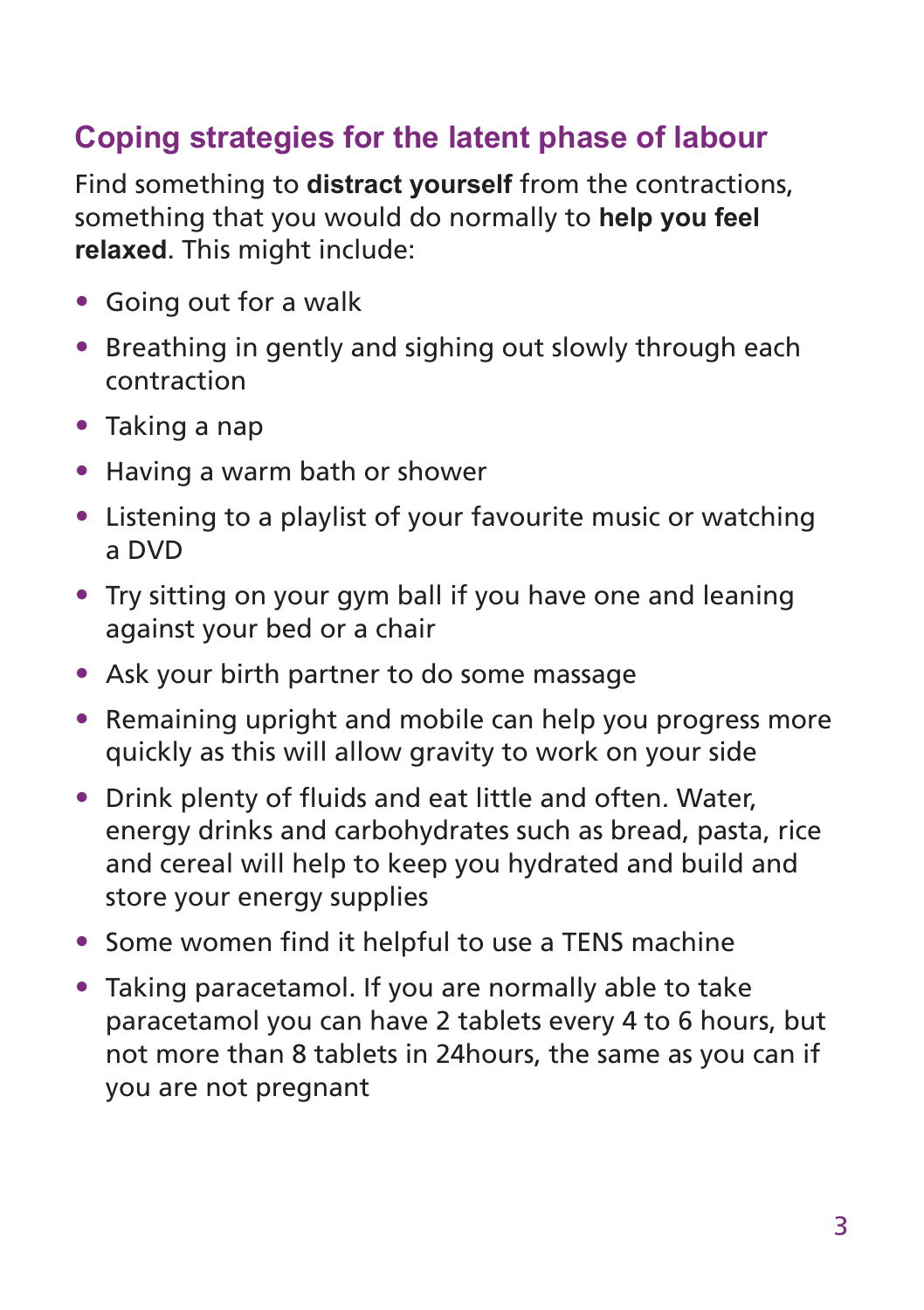**DO NOT DELAY contacting Maternity Assessment Centre if you think you are in the latent phase of labour and you are under the care of a consultant, for example if you have had a previous caesarean section, or if you have any complications that you have been advised to let MAC know directly about when you call, for example Group B Strep.**

# **Preparation is the key**

No birth is ever the same but having an understanding of what is happening to your body and knowing what **you** can do to help **yourself** will have a **positive impact** upon your birth experience. Have the confidence that your body is perfectly designed to birth your baby.

Over time your contractions will become longer lasting, stronger and more intense. If this is your first baby, you normally need to be experiencing a minimum of two to three contractions every ten minutes that last for 45 seconds to a minute, before you are in the active phase of labour. It is possible for active labour to start more suddenly, particularly if you have already had a vaginal birth. Remember every labour is different, so it is best to stay relaxed and be prepared for whatever happens.

It is a good idea to try to stay at home until your labour is established but you do need to ring the Maternity Assessment Centre and speak to a midwife in the following situations:

- If your baby's movements slow down
- If you think you are going into labour before 37 weeks
- If your waters break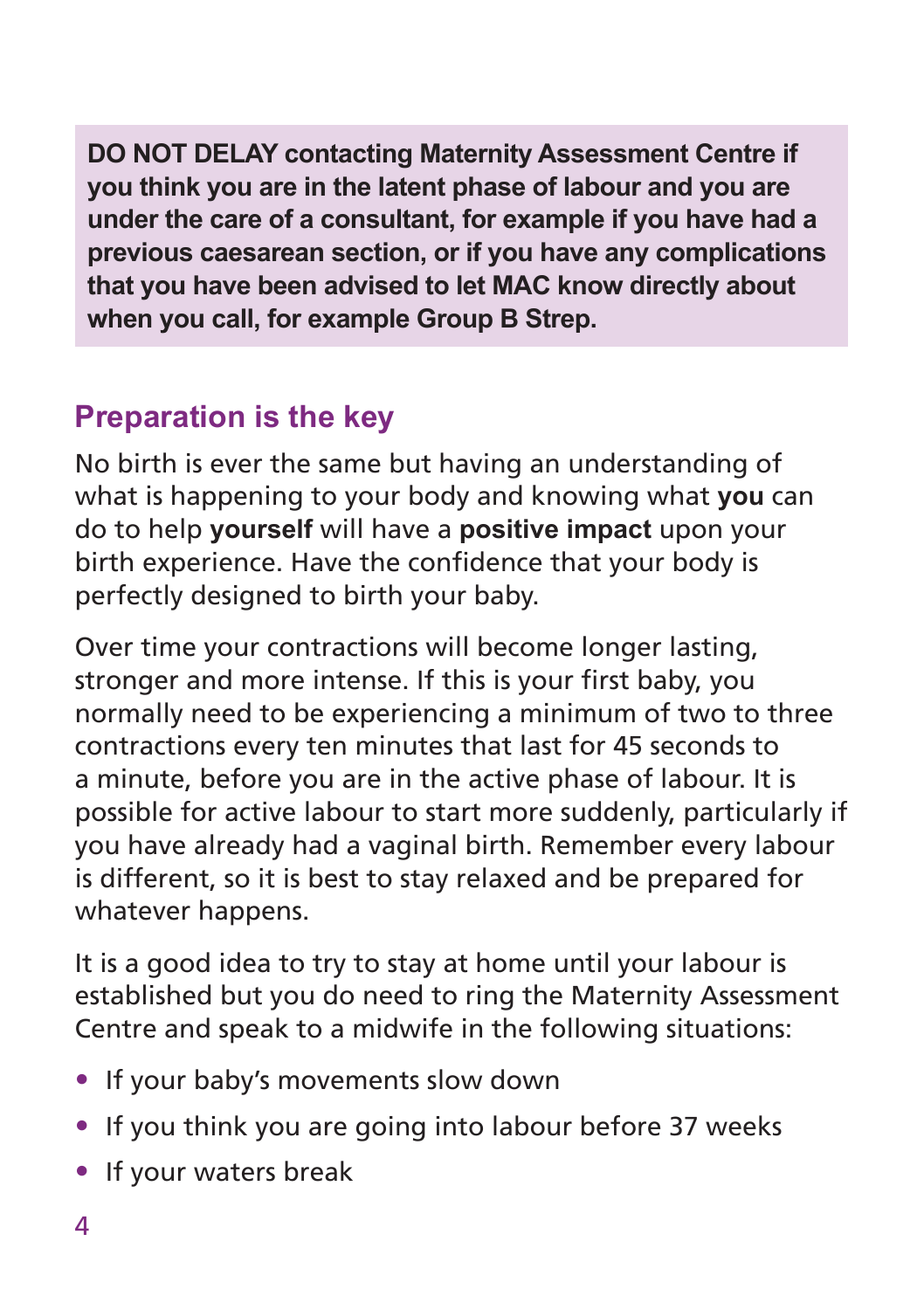- If you are bleeding vaginally
- If you have a headache, fever or are generally unwell
- When you are having strong, regular contractions
- If you are finding it hard to cope at home and need some advice

#### **Useful telephone numbers**

- **MAC LGI Telephone: 0113 392 6731**
- **MAC SJUH Telephone: 0113 206 5781**
- **Community Midwifery Office Telephone: 0113 206 5329**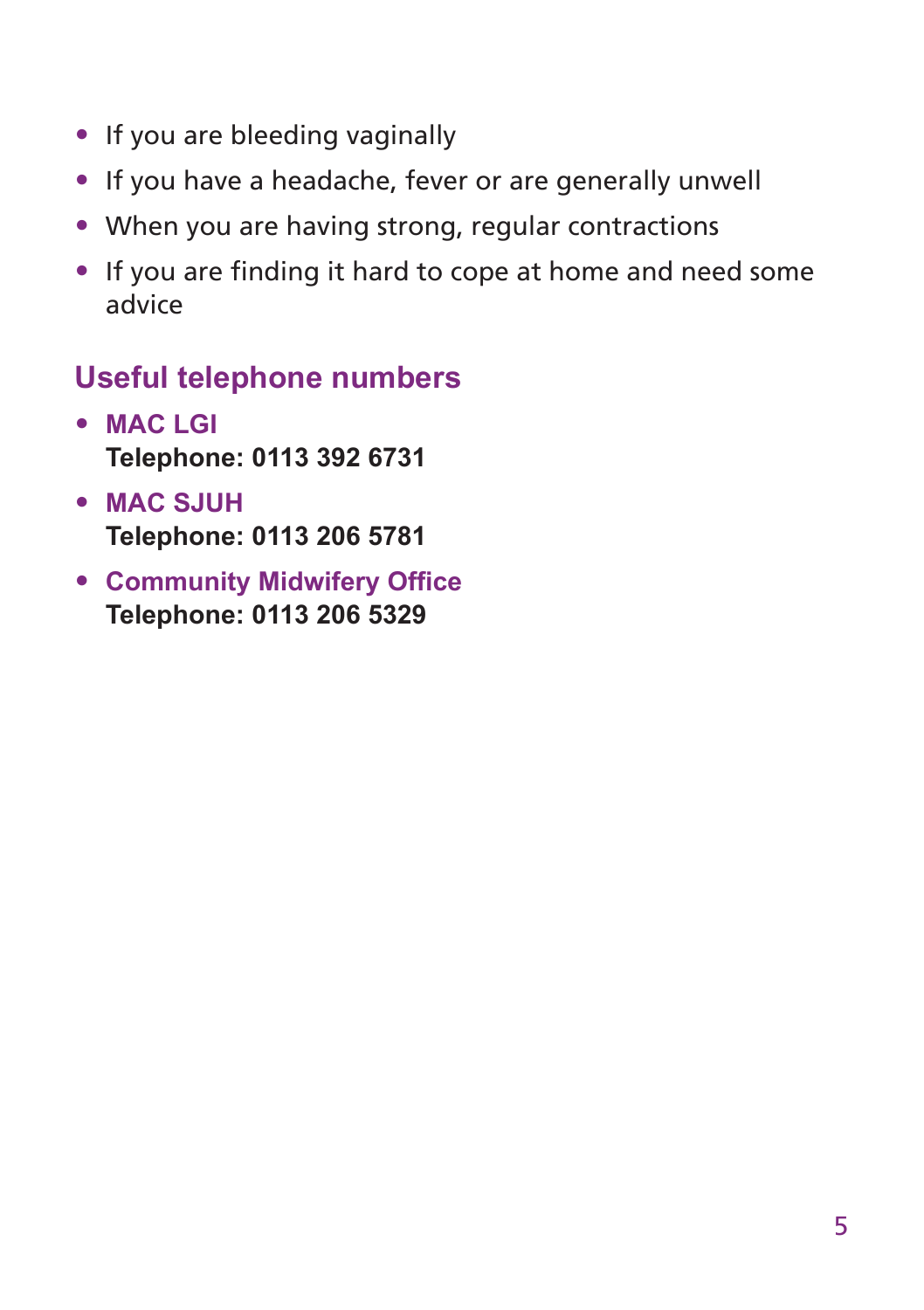## **Notes / Questions**